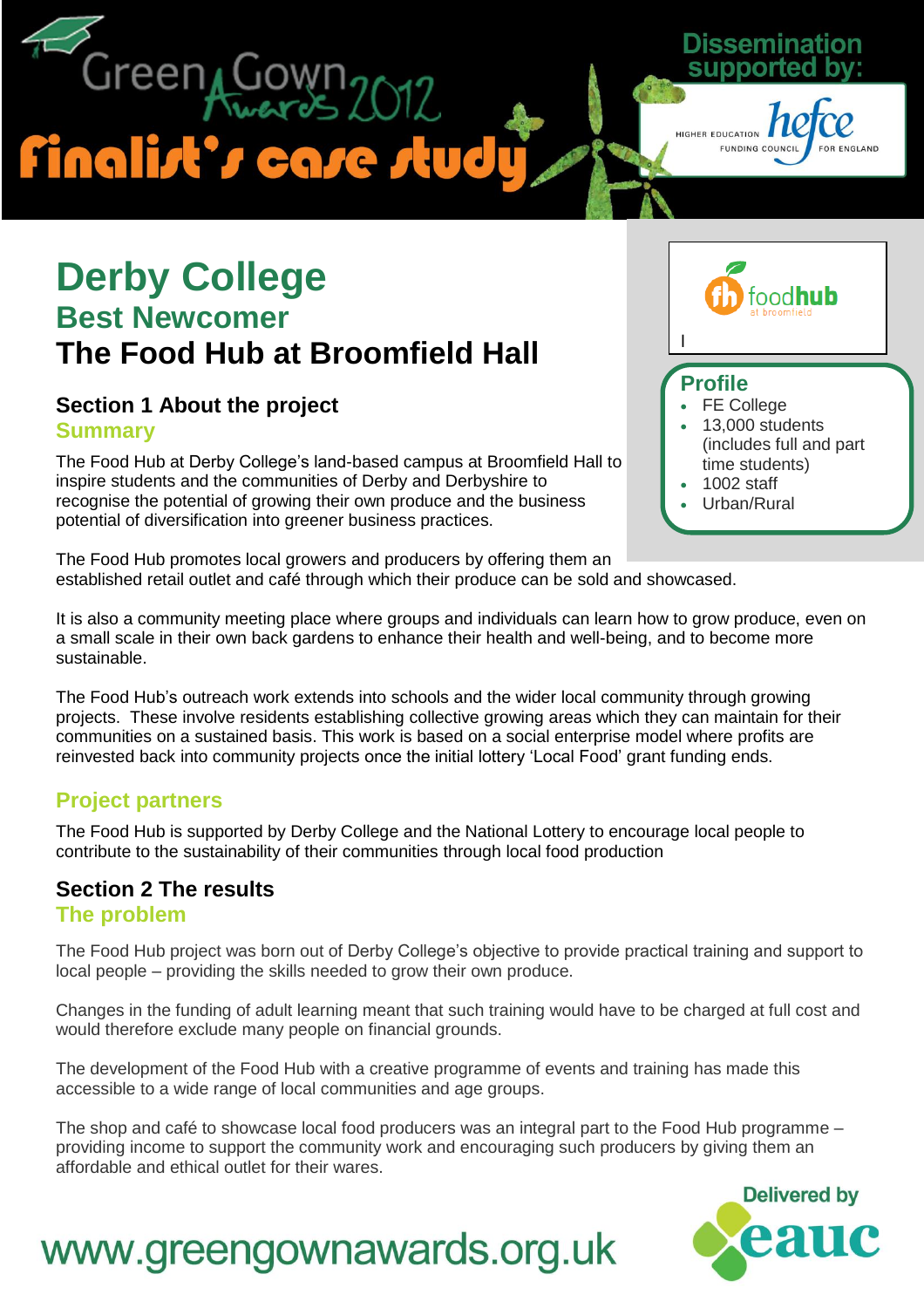

### **The approach**

The food hub project commenced in July 2010 with an initial capital investment of £350,000 into the refurbishment of an existing College building to form the café and farm shop which subsequently opened in October 2011.The farm shop/café has an approximate a turnover of £130,000 a year.

The facilities were further enhanced in July 2011 with the development of demonstration areas which show different ways to grow produce. Derby College Horticultural students have assisted with hard landscaping and preparation of these areas and project workers and volunteers assist in the ongoing maintenance.

The Food Hub project workers facilitate four community projects a year to support people to grow their own produce with an annual revenue investment of around £70,000 p.a.

From December 2011 The Food Hub launched a programme of seasonal food festivals - bringing together local producers at events which have been well supported by the general public.

Regular school holiday 'Plant a Pot' activities have been offered since opening as well as weekend Gardening Guru sessions to give free help and advice to local people.

Children's birthday parties are held at Hub to generate additional income and provide related activities to a younger audience.

### **Our goals**

- Engagement with, and development of at least 30 local growers and producers. This will be 10 per year supported through workshops, mentoring/advice and resale of their goods within the hub.
- Development of 12 local community growing schemes. This will be 4 per year supported with set up of growing spaces, use of tools and equipment from the hub, access to non accredited courses to develop their kills and confidence and ongoing support and advice from a key project worker.
- Within the growing schemes our outcome would be engagement with at least 200 people. Through individual support and encouragement we will develop their skills to be able to continue to produce their own food in a sustained way as well as improving their awareness of healthy eating and lifestyle choices.
- Development of a market of local people in excess of 1000 to use the hub to purchase food and refreshments from it to enable it to become self sustaining after 3 years.

| On site building work at     | We continue to market the food hub and recognise that the building work will impact |
|------------------------------|-------------------------------------------------------------------------------------|
| Broomfield Hall has hampered | on those who are willing to venture onto the site. Our larger events have helped to |
| our client take up           | raise awareness of the hub and have bought new customers                            |
| Certain stock in shop not    | We continue to speak to our customers about what they would like to see in the shop |
| selling well                 | and altered stock accordingly.                                                      |
| Need to increase customer    | New web pages have been developed advertising the Shop and Café and                 |
| numbers                      | promotional offers to help to increase customer numbers                             |

### **Obstacles and solutions**

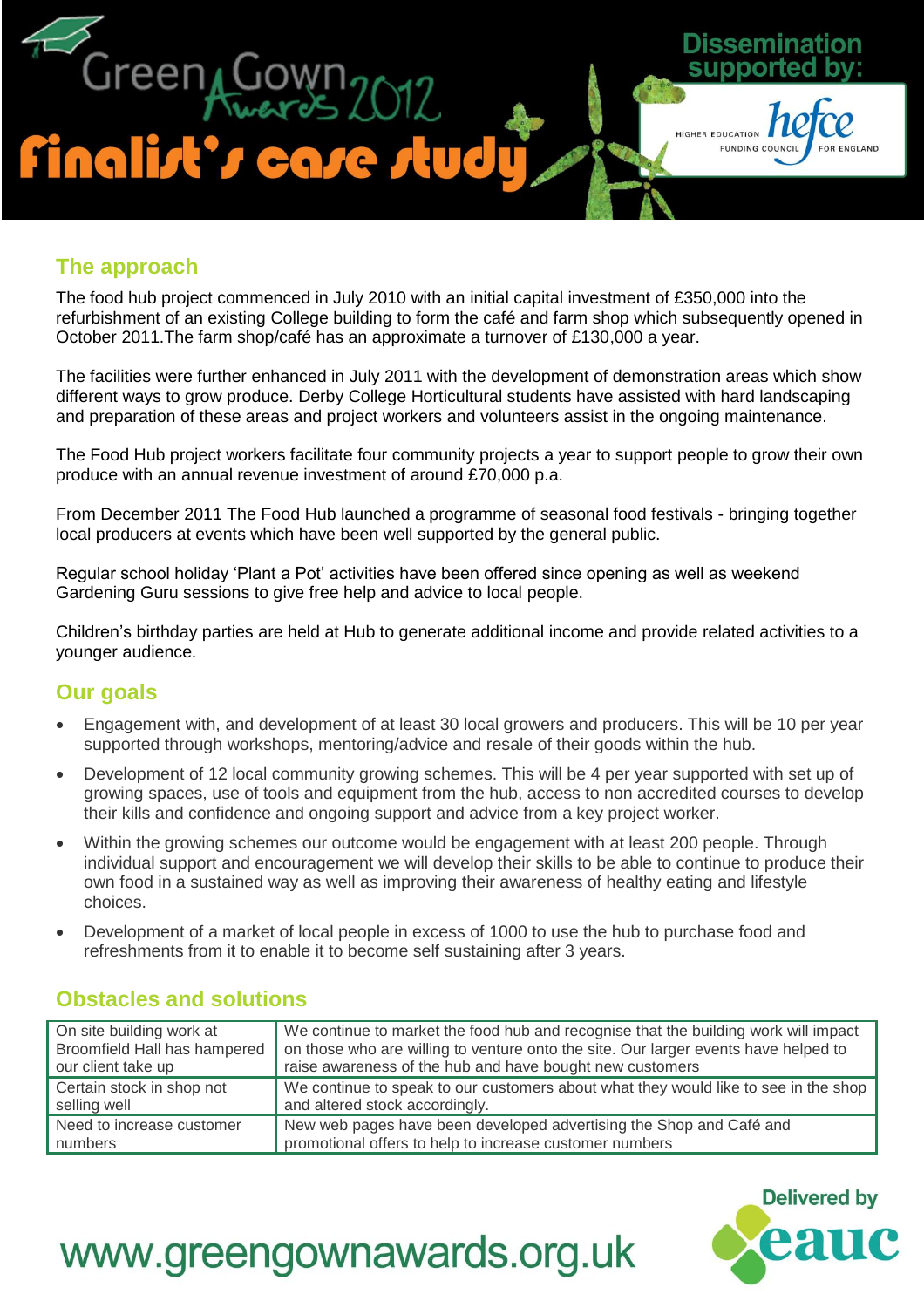

#### **Performance and results**

• **To date we have carried out 8 community growing projects reaching over 800 local people.** These projects have encouraged participants to understand the benefits of growing their own food. The feedback from participants has been very positive regarding their own intentions for their future growing.

• **We have engaged with all age groups:** including nursery aged children in Little Explorers nursery; primary school children at Arboretum, Morley, and Cavendish Close schools; Derby College students and the general public.

• **Our project work has touched all income levels of the community -**from those from deprived communities to those who can afford to travel and visit our site.

• **We have also engaged with a large cross section of the Derby population.** The schools we have worked with have been from some of the most deprived wards in Derby and are from very different locations which have ensured our coverage is broad particularly from a cultural diversity point of view.

• **People continue to benefit through our project work.** We are delighted that our project work has been so successful and we have received interest for more than 4 new projects for the coming year please we consistent repeat business for our activities and food fairs.

**• Our half term children activities continue to grow in popularity.** This gives us the opportunity to encourage and educate both children and adults in growing and gardening. We estimate over 600 children have benefitted from these opportunities over the last 2 years and many return each holiday.

• **The Café and Farm Shop is becoming established as a quality venue selling locally grown and produced food.** The Food Hub cafe was a runner up in the Derby food and drink awards best out of town category in 2011. Our ethos enables us to ensure we are supporting local growers and producers and encouraging the community to do so. We estimate that over 8000 people have visited us over the time we have been open.

• **Potential for the future.** Once in profit situation within the café and farm shop, it remains our intention to reinvest the money by continuing to support our local community with further projects

• **We continue to attract new customers.** Our customers compliment us on our business whether it is for children's activities, the food we cook and serve in the Café or the service and produce we provide through the Farm Shop

• **We are working with over 30 local producers on a regular basis:** and are encouraging more to come on board through our food festivals.

### **Section 3 The future**

#### **Lessons learned**

- The Food Hub demonstrates what can be achieved with a small amount of resource to enhance an old building to become a centre to showcase sustainable living.
- We have proved how innovation and being willing to take a risk can build into something exciting to enhance a college community and local community.